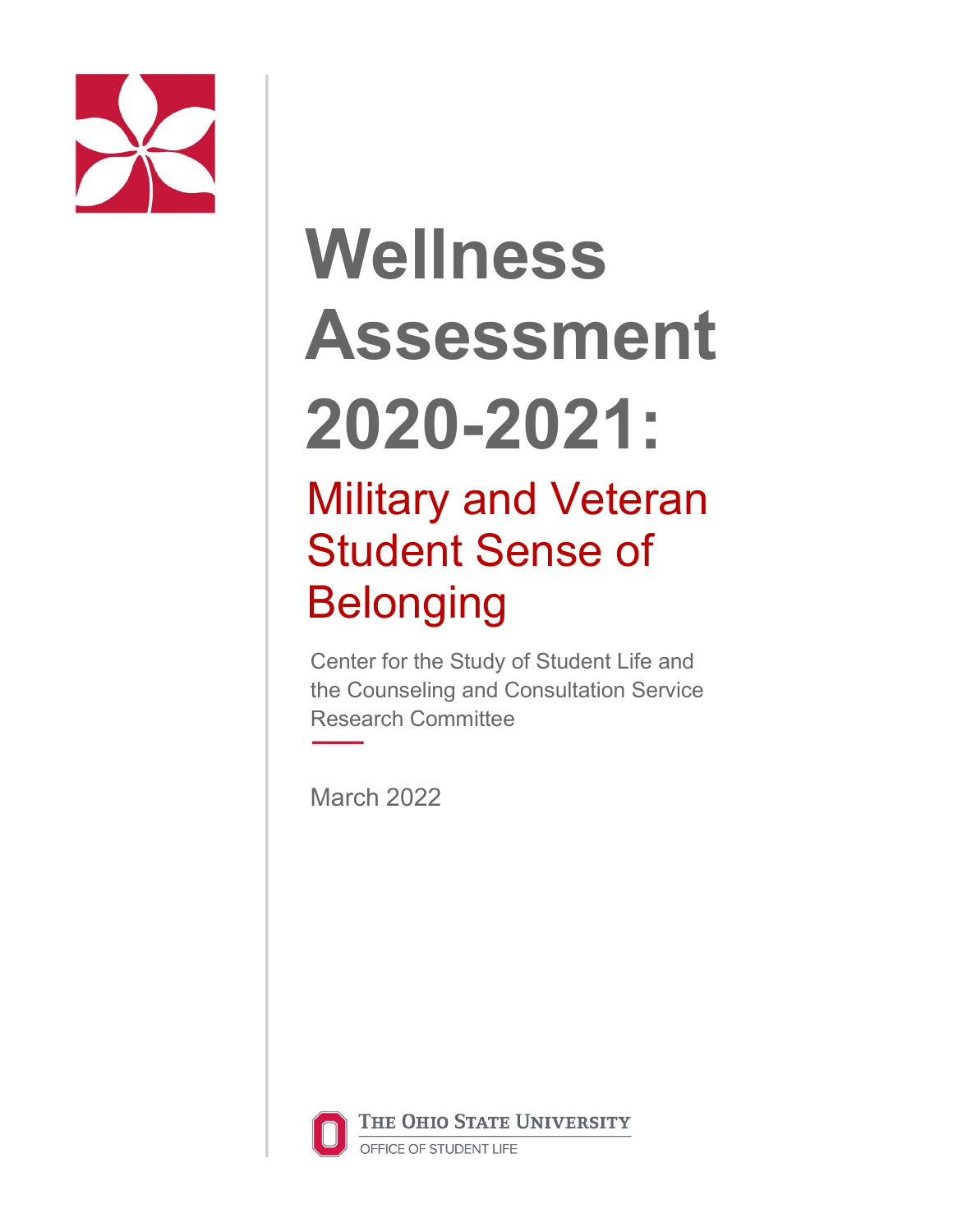#### **INTRODUCTION**

The Student Wellness Center in the Office of Student Life at The Ohio State University uses a holistic wellness model that includes nine key dimensions of wellness, which are: career, creative, emotional, environmental, financial, intellectual, physical, social and spiritual.

The Wellness Assessment was designed to measure these nine dimensions of wellness to give students a better understanding of their own wellness and provide them with resources that they can utilize at Ohio State to improve their wellness. The Wellness Assessment is open yearround to all students. To better understand students' holistic wellness during the COVID-19 pandemic, new items were added to the instrument. A scale to measure students' sense of belonging at Ohio State was added for the 2020-2021 administration, which will be the focus of this report. This report includes a total of 2,141 students, all of whom completed the survey during October 2020. Students had to be complete on all nine dimensions of wellness and the sense of belonging scale to be included in this report.

The purpose of this report is to provide a snapshot of student belongingness and to inform future investigation into why there are differences in sense of belonging between military and veteran students and non-military and veteran students. Caution should be applied when interpreting these results, as the scope of the report is limited to student responses at one point in time and cannot be used to determine why these differences in belonging exist.

#### **LITERATURE REVIEW**

Belongingness has been defined as the feeling of security and support arising from a sense of acceptance, inclusion, and identity for a member of a certain group (Cornell University, 2021). Further, psychologists describe belonging as a fundamental human motivation (Baumeister & Leary, 1995). In the college setting, feeling a sense of belonging may motivate students to engage more deeply with their studies, leading to persistence and success (Gopalan & Brady, 2019). In addition, belonging may buffer students from stress, improving mental health outcomes (Baumeister & Leary, 1995).

A lack of belongingness, broadly defined as social isolation, is one of the strongest and most reliable predictors for suicidal ideation within the general population (Joiner, 2005). Research on college student suicidal ideation demonstrates that social connectedness, broadly defined, serves as a protective factor against suicidal ideation. (Clum & Febbraro, 1994; Hirsch & Ellis, 1995; Van Orden, Witte, James et al., 2008). Additional empirical studies indicate that low social support is associated with suicidal ideation and risk independent of depressive symptoms for college students (Finch & Graziano, 2001; Finch, Okun, Pool et al., 1999; Paladino & Minton, 2008; Wilcox et al., 2010). Paladino and Minton have also suggested that suicidal ideation can increase when college students perceive a lack of social support (2008).

Research findings have indicated that college students maintain three primary interpersonal connections, which are to their family, peers, and academic institution (Drum, Brownson, Denmark & Smith, 2009). These three unique domains are significantly associated with college students' mental health (Baumeister & Tice, 1990; Ueno, Gayman, Wright, & Quantz, 2009). College students often directly indicate that interpersonal problems associated with romantic partners, family and friends are associated with their suicidal ideation (Drum et al., 2009). While a lack of social bonds or explicit feelings of social exclusion contribute to feelings of anxiety, other mental health outcomes such as depression, loneliness and social anxiety are greatly reduced when college students experience a sense of belonging (O'Keefe, 2013; Stebleton, Soria & Huesman, 2014; Raymond & Sheppard, 2018).

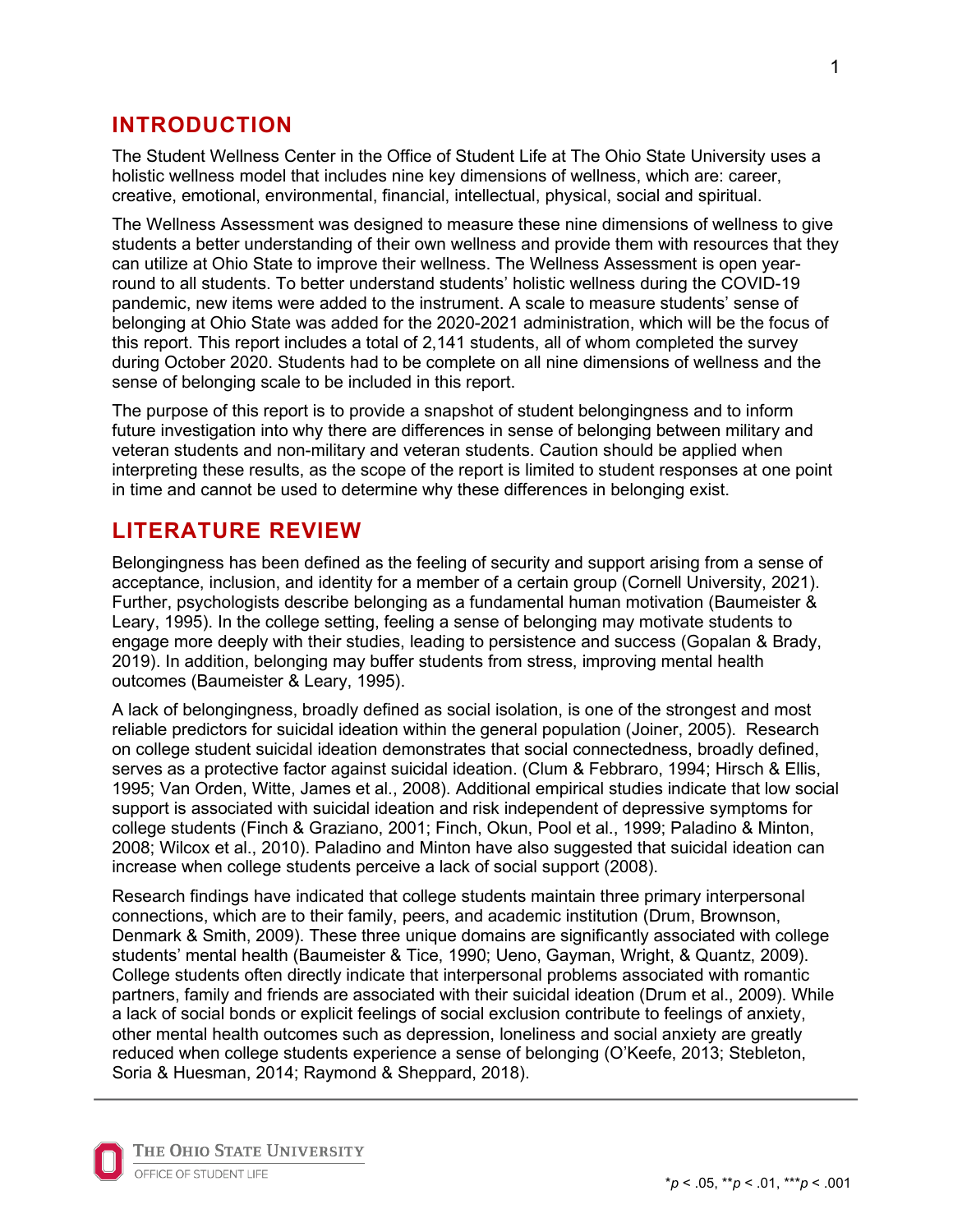#### **METHODOLOGY**

Attitudes and beliefs related to sense of belonging were measured using a Likert scale. The items within the sense of belonging scale were scored on a 4-point Likert scale, ranging from 'strongly disagree' as 1 to 'strongly agree' as 4. An overall sense of belonging score ranging from 1 to 4, with 4 being the most positive, was calculated by averaging together students' responses to five out of the six sense of belonging items. The item, 'I participate in Ohio State traditions', is excluded from the overall sense of belonging score. Students had to have answered all of the other five items to be given an overall sense of belonging score. This report documents differences in sense of belonging between military and veteran students (*n* = 49) and all other students who self-selected into participating in the Wellness Assessment survey during October 2020 (*n* = 2,092).

#### **FINDINGS**

The following table compares average belonging scores by question for military and veteran students and non-military and veteran students. T-tests were conducted to investigate whether the differences between these two groups of students were significantly different. Asterisks denote statistically significant differences between the two groups' average scores.

|                                                  | <b>Military and</b><br><b>Veteran Students</b><br>$(n = 49)$ | <b>Non-Military and</b><br><b>Veteran Students</b><br>$(n = 2.092)$ |
|--------------------------------------------------|--------------------------------------------------------------|---------------------------------------------------------------------|
| I feel a sense of belonging at Ohio State        | 2.78                                                         | 2.94                                                                |
| I have relationships with students*              | 2.63                                                         | 2.99                                                                |
| I have relationships with staff                  | 2.45                                                         | 2.50                                                                |
| I have relationships with faculty                | 2.55                                                         | 2.50                                                                |
| I participate in Ohio State traditions*1         | 2.31                                                         | 2.63                                                                |
| I feel I am a member of the Ohio State community | 2.73                                                         | 2.89                                                                |
| Overall Sense of Belonging Score                 | 2.63                                                         | 2.76                                                                |

#### **Table 1. Average sense of belonging scores**

<sup>1</sup>This item is excluded from the overall sense of belonging score.

While the difference between the two groups' overall sense of belonging score was not significant, as shown in table 1, military and veteran students reported lower average scores on five of six questions related to sense of belonging. Further, a statistically significant difference was detected on two individual questions related to belonging.

A significantly higher number of non-military and veteran students reported that they have relationships with other students when compared to military and veteran students (2.99\* vs. 2.63). Non-military and veteran students also more often reported that they participate in Ohio State traditions when compared to military and veteran students.

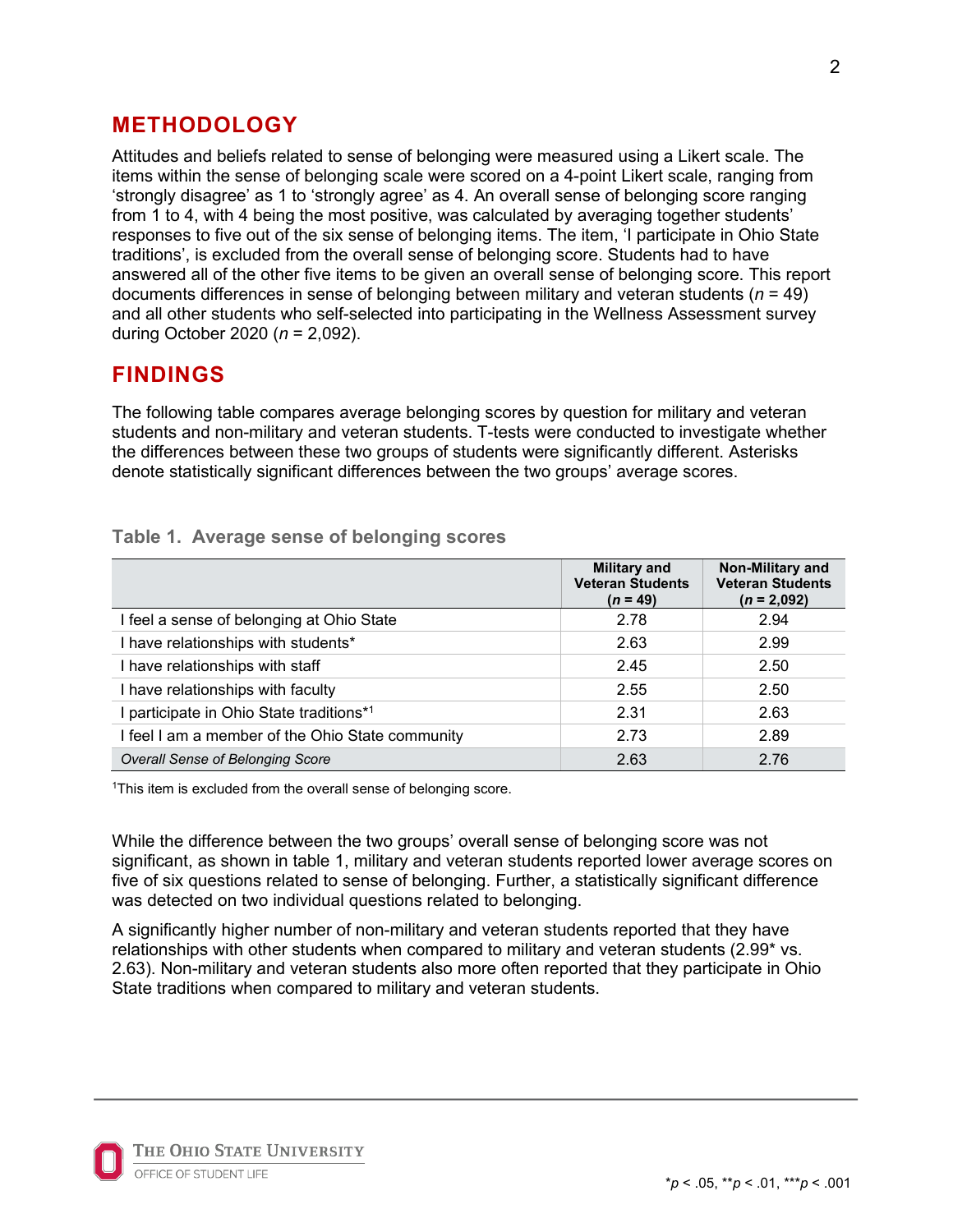As shown below in figure 1, military and veteran students less frequently selected agree or strongly agree when asked if they have relationships with students.

■ Military and Veteran Students



**Figure 1. Percentage of students who 'strongly agree' or 'agree' with the following statements by military and veteran status (***n* **= 2,141)**

### **CONCLUSION**

This report examined belongingness among military and veteran college students and found that overall belonging scale results were similar to non-military and veteran college students. However, our study identified two factors that we believe are related to a feeling of belongingness that differed between military and veteran college students and other college students. First, the results show that military and veteran college students felt that they were not as engaged in campus traditions at Ohio State. Secondly, the military and veteran college students reported more difficulty engaging with other college students when compared to their peers.

While the overall belongingness scale did not show a statistically significant difference, we hypothesize that involvement in campus traditions and effective communication with non-military and veteran college students may have a positive impact on the military and veteran college student experience, as well as potential benefits for academic performance and mental health. One such possibility is programming for campus military and veteran centers to increase military veteran involvement in campus traditions, and skills-based programming to improve communication with non-military and veteran college students. Finally, more research in this area is needed to determine if there is a relationship between such programming and belongingness and to examine whether there are additional positive benefits.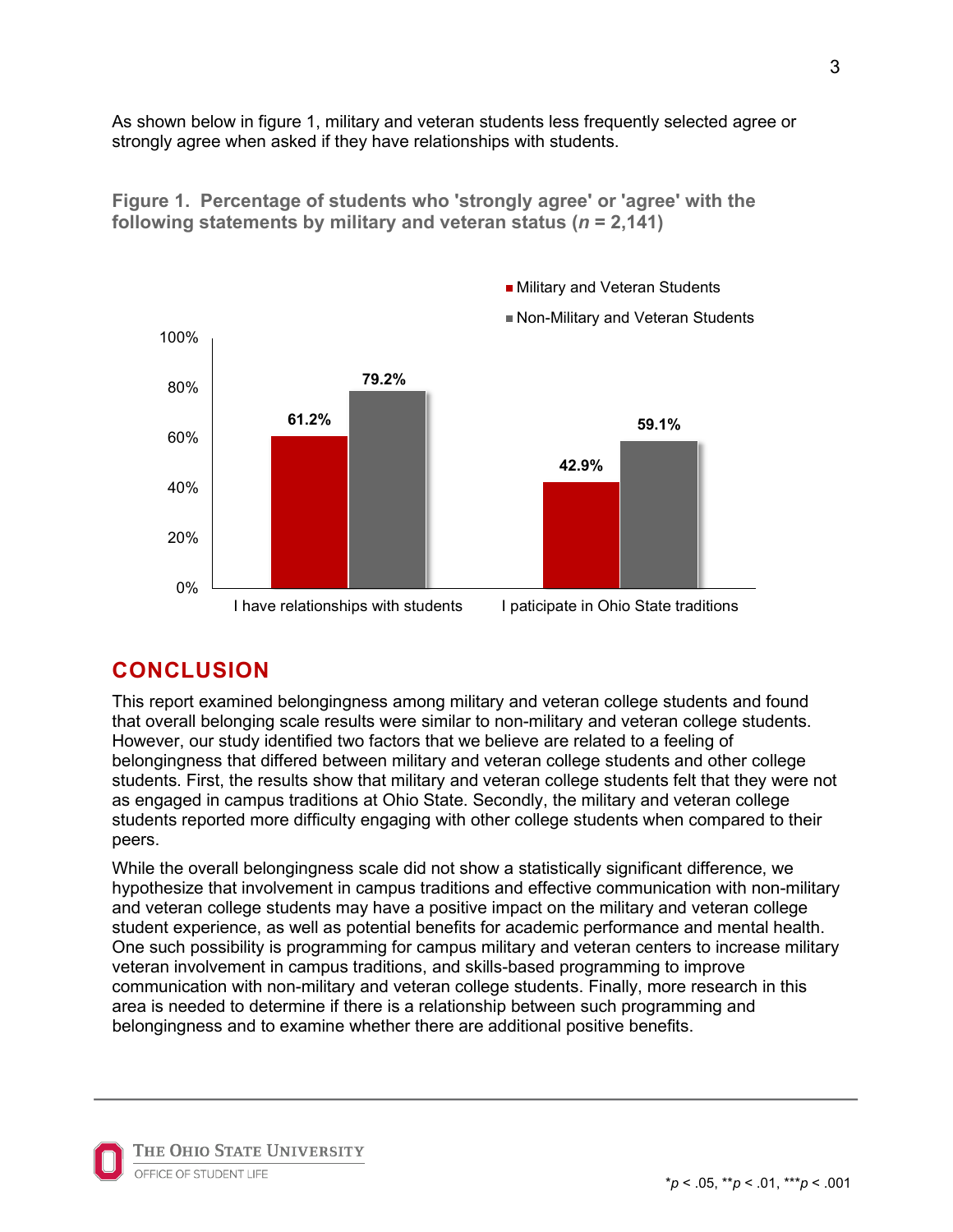#### **REFERENCES**

- Baumeister, R. F., Leary, M. R. (1995). The need to belong: Desire for interpersonal attachments as a fundamental human motivation. *Psychological Bulletin*. 117(3), 497– 529.
- Baumeister R. F., Tice D. M. (1990). Point-counterpoints: anxiety and social exclusion*. Journal of Social and Clinical Psychology*. 9, 165–195.
- Clum G. & Febbraro, G. (1994). Stress, social support, and problem-solving appraisal/skills: prediction of suicide severity within a college sample. *Journal of Psychopathology and Behavioral Assessment.*16, 69–83.
- Cornell University. (2021). Sense of Belonging. https://diversity.cornell.edu/belonging/sensebelonging
- Drum D.J., Brownson C, Denmark A.B., Smith S.E. (2009). New data on the nature of suicidal crises in college students: shifting the paradigm. *Professional Psychology: Research and Practice.* 40, 213–222.
- Finch J.F., Graziano W.G. (2001). Predicting depression from temperament, personality, and patterns of social relations. *Journal of Personality.* 69, 27–55.
- Finch J.F, Okun M.A., Pool G.J., Ruehlman L.S. (1999). A comparison of the influence of conflictual and supportive social interactions on psychological distress. *Journal of Personality*. 67, 581–621.
- Gopalan M., Brady S. (2019). College Students' Sense of Belonging: A National Perspective. *Educational Researcher*. 49, 134-137.
- Hirsch J.K., Ellis J.B. (1995). Family support and other social factors precipitating suicidal ideation. *International Journal of Social Psychiatry*. 4, 26–30.
- Joiner T.E. (2005). *Why People Die by Suicide*. Harvard University Press.
- Leary M. R. (1990). Responses to social exclusion: social anxiety, jealousy, loneliness, depression, and low self-esteem. *Journal of Social and Clinical Psychology*. 9, 221–229.
- O'Keeffe, P. (2013). A sense of belonging: improving student retention. *College Student Journal.* 47, 605–613.
- Paladino D., Minton C.A. (2008). Comprehensive college student suicide assessment: application of the BASIC ID. *Journal of American College Health*. 56, 643–650.
- Raymond J. M., Sheppard K. (2018). Effects of peer mentoring on nursing students' perceived stress, sense of belonging, self-efficacy and loneliness. *Journal of Nursing Educational Practice.* 8, 16–23.